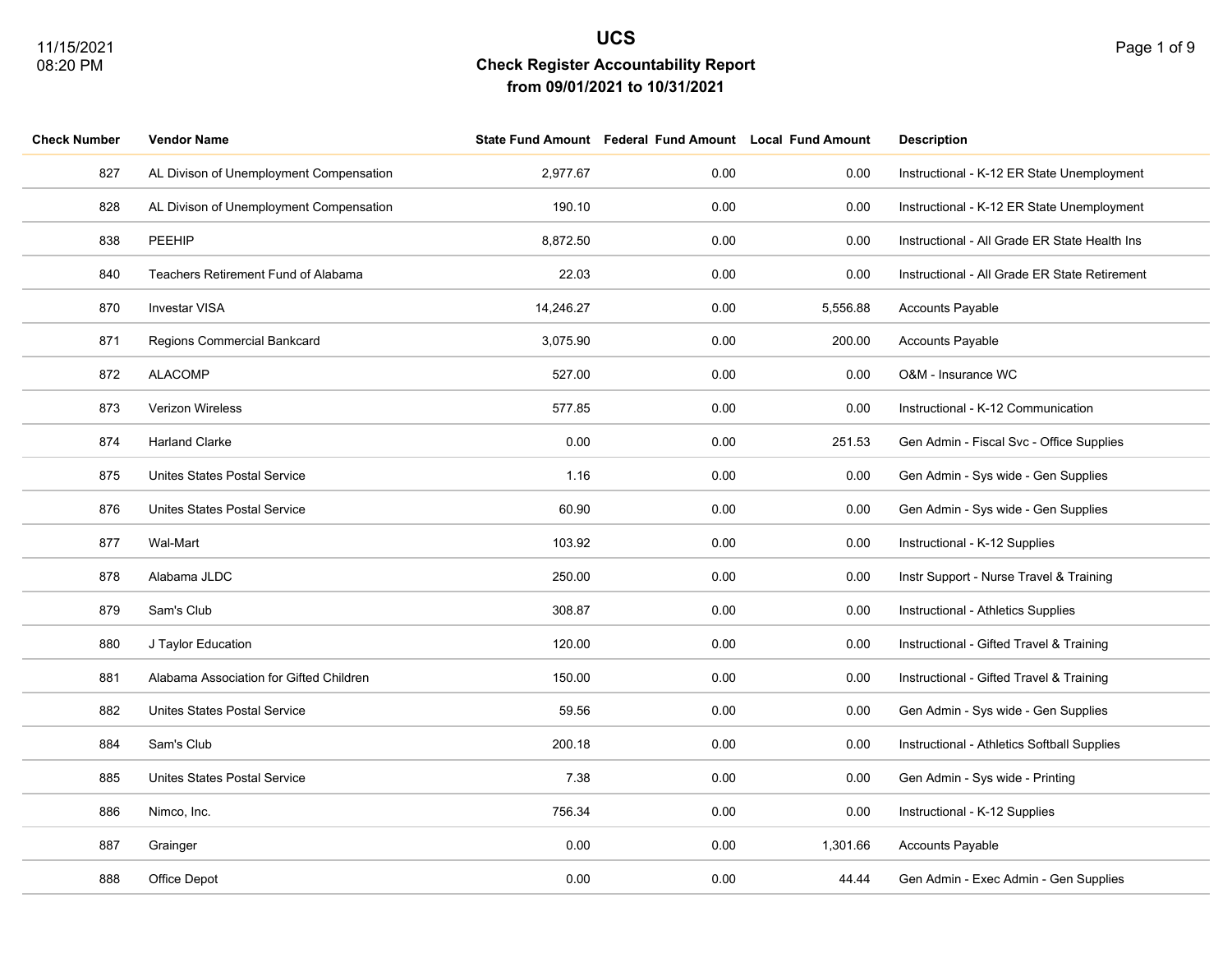**Check Number Vendor Name State Fund Amount Federal Fund Amount Local Fund Amount Description**

| t                        |                    |  |
|--------------------------|--------------------|--|
|                          |                    |  |
|                          |                    |  |
| <b>Local Fund Amount</b> | <b>Description</b> |  |

| 889  | Office Depot                                | 692.99     | 0.00     | 0.00     | Instr Support - Registrar Non-Instl Supplies  |
|------|---------------------------------------------|------------|----------|----------|-----------------------------------------------|
| 890  | Sam's Club                                  | 189.84     | 0.00     | 0.00     | Instructional - Athletics Softball Supplies   |
| 891  | Wal-Mart                                    | 18.80      | 0.00     | 0.00     | O&M - Bldg Repair/Maint                       |
| 892  | Amazon                                      | 8,927.00   | 0.00     | 7,524.82 | Accounts Payable                              |
| 893  | Mobile Museum or Art                        | 150.00     | 0.00     | 0.00     | Instructional - 1-6 Travel & Training         |
| 894  | Wal-Mart                                    | 25.94      | 0.00     | 0.00     | Gen Admin - Sys wide - Gen Supplies           |
| 895  | Webstaurant                                 | 0.00       | 943.52   | 0.00     | Aux Svc - CNP Food Service Supplies           |
| 895  | Webstaurant                                 | 0.00       | (282.50) | 0.00     | Aux Svc - CNP Food Service Supplies           |
| 896  | The Lincoln National Life Insurance Company | (1,051.86) | 0.00     | 0.00     | Instructional - K-12 ER Life Ins              |
| 897  | PEEHIP                                      | 4,092.30   | 0.00     | 0.00     | Instructional - All Grade ER State Health Ins |
| 899  | AL Divison of Unemployment Compensation     | 661.14     | 0.00     | 0.00     | Instructional - K-12 ER State Unemployment    |
| 2955 | Aramark Services, Inc.                      | 0.00       | 0.00     | 4,787.15 | Aux Svc - Food Services                       |
| 2955 | Aramark Services, Inc.                      | 0.00       | 0.00     | 8,066.80 | Aux Svc - Food Services                       |
| 2956 | <b>BSN Sports</b>                           | 0.00       | 0.00     | 2,332.63 | Other Exp - Boosters                          |
| 2956 | <b>BSN Sports</b>                           | 644.70     | 0.00     | 0.00     | Instructional - Athletics Football Supplies   |
| 2956 | <b>BSN Sports</b>                           | 618.43     | 0.00     | 0.00     | Instructional - Athletics Football Supplies   |
| 2956 | <b>BSN Sports</b>                           | 10.00      | 0.00     | 0.00     | Instructional - Athletics VB Supplies         |
| 2956 | <b>BSN Sports</b>                           | 470.40     | 0.00     | 0.00     | Instructional - Athletics VB Supplies         |
| 2957 | Farm & Builder's Supply                     | 209.70     | 0.00     | 0.00     | O&M - Custodial Services                      |
| 2958 | Lakeshore                                   | 0.00       | 0.00     | 1,891.53 | Other Exp - Supplies PreK Class2 Local        |
| 2958 | Lakeshore                                   | 0.00       | 0.00     | 6,265.23 | Other Exp - Supplies PreK Class1 Local        |
| 2959 | School Nurse Supply, Inc.                   | 194.00     | 0.00     | 0.00     | Instr Support - Health Svs Supplies           |
|      |                                             |            |          |          |                                               |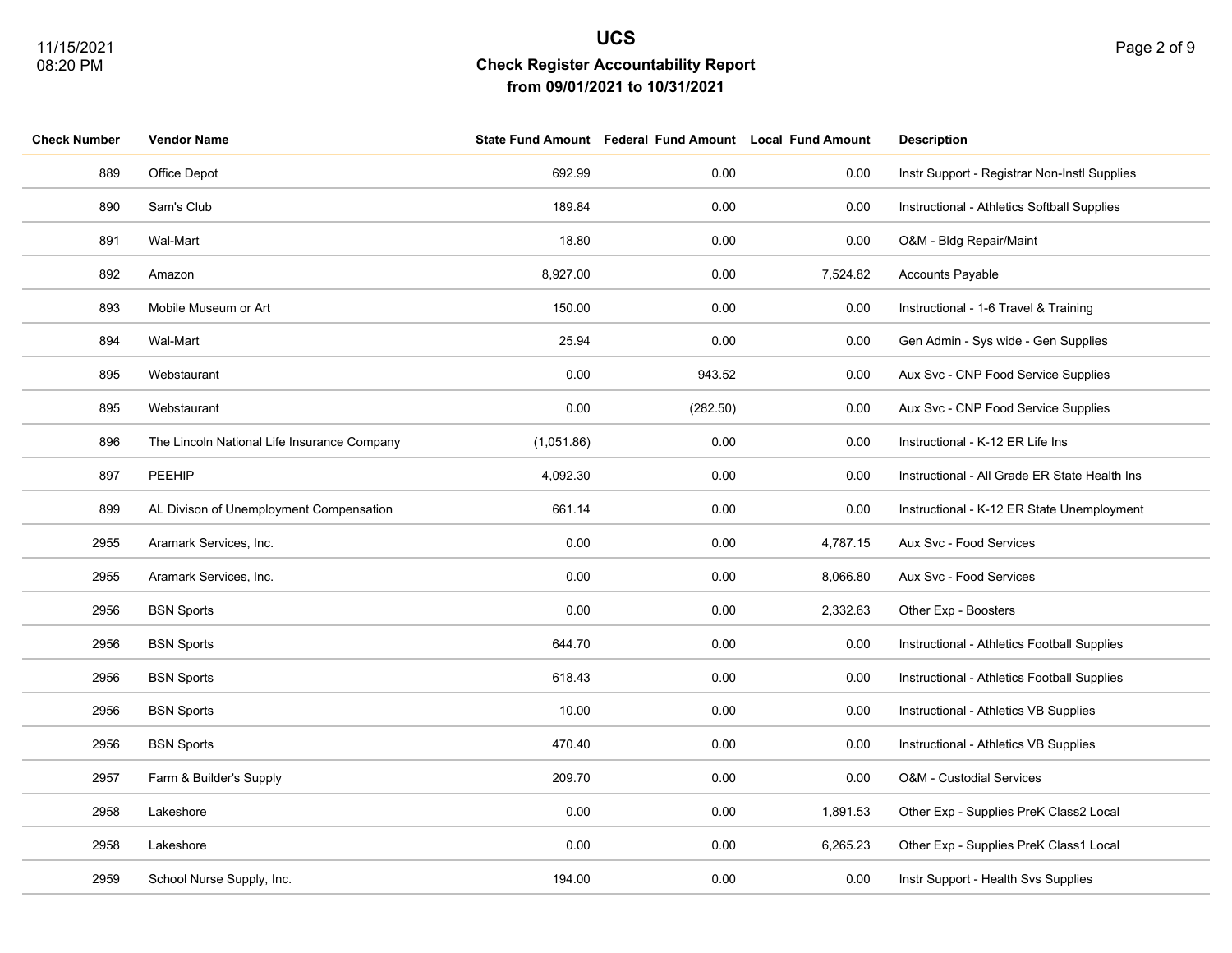| Page 3 of 9 |
|-------------|
|             |

| <b>Check Number</b> | <b>Vendor Name</b>                       |          | State Fund Amount Federal Fund Amount Local Fund Amount |          | <b>Description</b>                               |
|---------------------|------------------------------------------|----------|---------------------------------------------------------|----------|--------------------------------------------------|
| 2960                | Xerox Corporation                        | 76.82    | 0.00                                                    | 0.00     | Accounts Payable                                 |
| 2961                | Amplify Education, Inc.                  | 0.00     | 852.12                                                  | 0.00     | Instructional - K-12 Supplies ESSER II           |
| 2962                | <b>Great Minds PBC</b>                   | 0.00     | 2,250.00                                                | 0.00     | Instructional - K-12 Supplies ESSER II           |
| 2963                | Hall-Taylor Construction Co.             | 4,545.94 | 0.00                                                    | 0.00     | Capital Outlay - Bldg - Architect                |
| 2964                | Waddell, Elizabeth Faye                  | 0.00     | 0.00                                                    | 187.89   | Concessions                                      |
| 2965                | American Christian Academy Cross Country | 190.00   | 0.00                                                    | 0.00     | Instructional - Athletics Supplies               |
| 2966                | Edulastic                                | 2,180.00 | 0.00                                                    | 0.00     | Instructional - K-12 Software                    |
| 2967                | Getting Smart LLC                        | 5,000.00 | 0.00                                                    | 0.00     | Instructional - K-12 Supplies                    |
| 2968                | <b>Ginger Lusty</b>                      | 0.00     | 0.00                                                    | 8,916.67 | Gen Admin - Fiscal Svc - Acctg Prof Svc          |
| 2969                | Great Minds PBC                          | 0.00     | 3,339.00                                                | 0.00     | Instructional - K-12 Supplies ESSER II           |
| 2970                | Hoda Hassan                              | 156.00   | 0.00                                                    | 0.00     | Inst Support - Other Student Support Services    |
| 2971                | Hotel & Restaurant Supply                | 0.00     | 0.00                                                    | 2,005.00 | Aux Svc - Food Services Supplies                 |
| 2972                | <b>Imperial Supply Center</b>            | 1,065.54 | 0.00                                                    | 0.00     | Gen Admin - Sys wide - Printing                  |
| 2973                | Katie Beard                              | 0.00     | 0.00                                                    | 234.00   | Instructional - Athletics Supplies               |
| 2975                | Matt Johnson                             | 2,333.33 | 416.67                                                  | 0.00     | <b>Accounts Payable</b>                          |
| 2976                | National BETA Club                       | 111.48   | 0.00                                                    | 0.00     | Instructional - Clubs                            |
| 2976                | National BETA Club                       | 325.18   | 0.00                                                    | 0.00     | Instructional - Clubs                            |
| 2977                | Newell Paper Company                     | 2,581.56 | 0.00                                                    | 0.00     | O&M - Custodial Services                         |
| 2977                | Newell Paper Company                     | 312.50   | 0.00                                                    | 0.00     | O&M - Custodial Services                         |
| 2978                | Parker Tire LLC                          | 0.00     | 0.00                                                    | 748.26   | Student Transport - Vehicle Supplies/Maint/Parts |
| 2978                | Parker Tire LLC                          | 0.00     | 0.00                                                    | 748.26   | Student Transport - Vehicle Supplies/Maint/Parts |
| 2979                | Pocket Nurse                             | 3,805.55 | 0.00                                                    | 0.00     | Instructional - 7-12 Supplies                    |
|                     |                                          |          |                                                         |          |                                                  |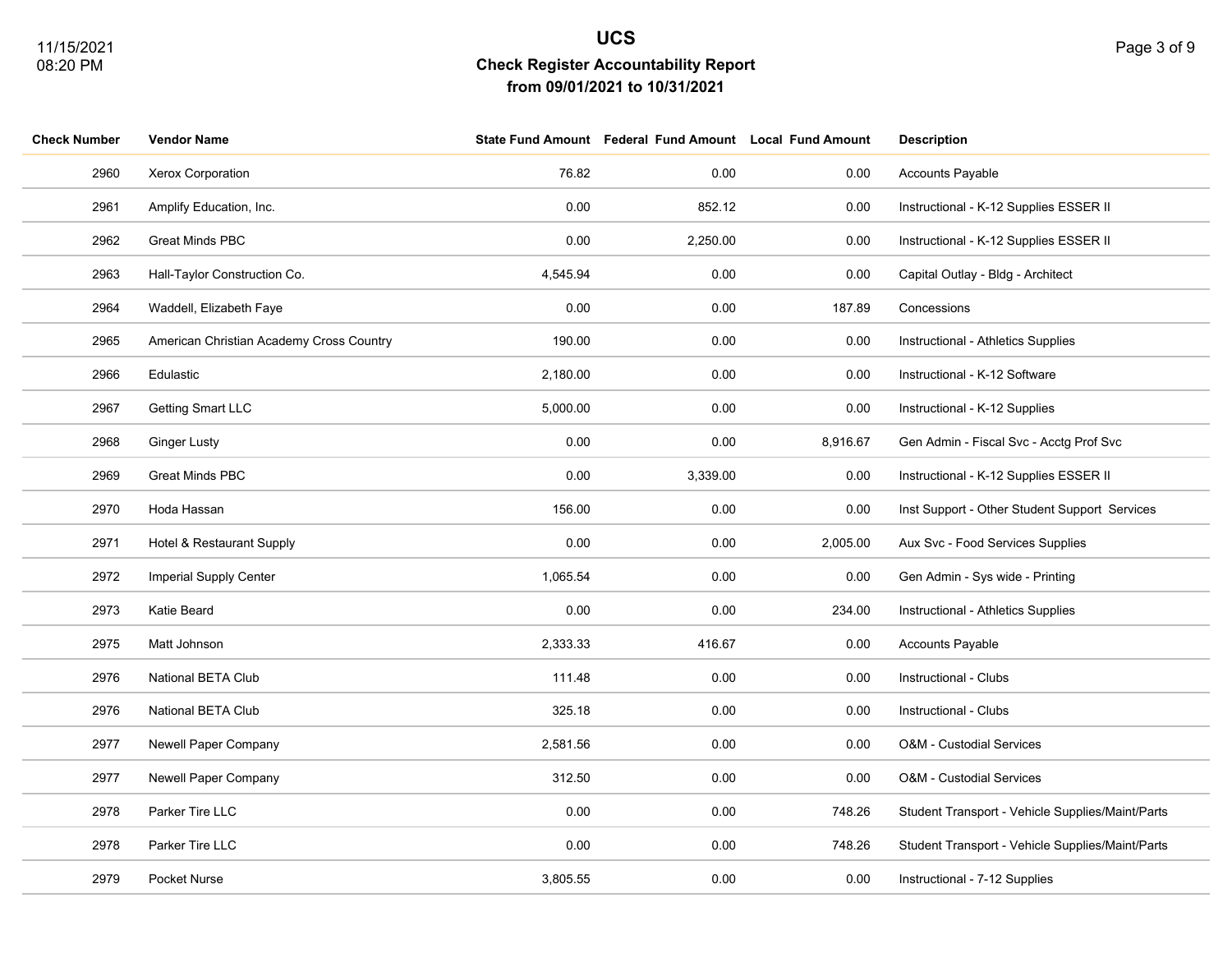| <b>Check Number</b> | <b>Vendor Name</b>                            |          | State Fund Amount Federal Fund Amount Local Fund Amount |          | <b>Description</b>                               |
|---------------------|-----------------------------------------------|----------|---------------------------------------------------------|----------|--------------------------------------------------|
| 2981                | Ramona Larkin                                 | 0.00     | 0.00                                                    | 1,701.00 | Aux Svc - Food Services                          |
| 2982                | Ryan Law LLC                                  | 0.00     | 0.00                                                    | 1,125.00 | Gen Admin - Other BoE Services - Legal Fees      |
| 2983                | Savvas Learning Company, LLC                  | 313.50   | 0.00                                                    | 0.00     | Instructional - 7-12 Textbooks                   |
| 2984                | Thames Batre                                  | 2,717.70 | 0.00                                                    | 0.00     | O&M - Insurance                                  |
| 2985                | The University of West Alabama                | 21.00    | 0.00                                                    | 0.00     | Inst Support - Other Student Support Services    |
| 2986                | The University of West Alabama Print and Mail | 53.84    | 0.00                                                    | 0.00     | Instructional - K-12 Supplies                    |
| 2986                | The University of West Alabama Print and Mail | 411.84   | 0.00                                                    | 0.00     | Instructional - K-12 Supplies                    |
| 2986                | The University of West Alabama Print and Mail | 0.00     | 423.56                                                  | 0.00     | Instructional - 1-6 Supplies                     |
| 2986                | The University of West Alabama Print and Mail | 411.84   | 0.00                                                    | 0.00     | Instructional - K-12 Supplies                    |
| 2986                | The University of West Alabama Print and Mail | 104.97   | 0.00                                                    | 0.00     | Instructional - K-12 Supplies                    |
| 2986                | The University of West Alabama Print and Mail | 11.48    | 0.00                                                    | 0.00     | Instructional - K-12 Communication               |
| 2986                | The University of West Alabama Print and Mail | 50.71    | 0.00                                                    | 0.00     | Instructional - K-12 Communication               |
| 2986                | The University of West Alabama Print and Mail | 247.10   | 0.00                                                    | 0.00     | Instructional - K-12 Supplies                    |
| 2987                | Tools4Reading                                 | 1,260.00 | 0.00                                                    | 0.00     | Instr Support - ARI Other Instrl Supplies        |
| 2988                | Transportation South, Inc.                    | 0.00     | 0.00                                                    | 1,249.67 | Student Transport - Vehicle Supplies/Maint/Parts |
| 2989                | US Bank Equipment Finance                     | 405.09   | 0.00                                                    | 0.00     | Gen Admin - Sys wide - Copier/Print Lease        |
| 2990                | Xerox Business Solutions Southeast            | 210.78   | 0.00                                                    | 0.00     | Gen Admin - Sys wide - Printing                  |
| 2991                | Xerox Corporation                             | 869.15   | 0.00                                                    | 0.00     | <b>Accounts Payable</b>                          |
| 2992                | Beard, Kristen                                | 47.58    | 0.00                                                    | 0.00     | Instr Support - Health Svs Supplies              |
| 2993                | Leverett, Jennifer                            | 515.12   | 0.00                                                    | 0.00     | Instructional - 1-6 Travel & Training            |
| 2994                | Waddell, Elizabeth Faye                       | 0.00     | 0.00                                                    | 394.83   | Concessions                                      |
| 2995                | The University of West Alabama                | 4,384.29 | 0.00                                                    | 6,214.04 | <b>Accounts Payable</b>                          |
|                     |                                               |          |                                                         |          |                                                  |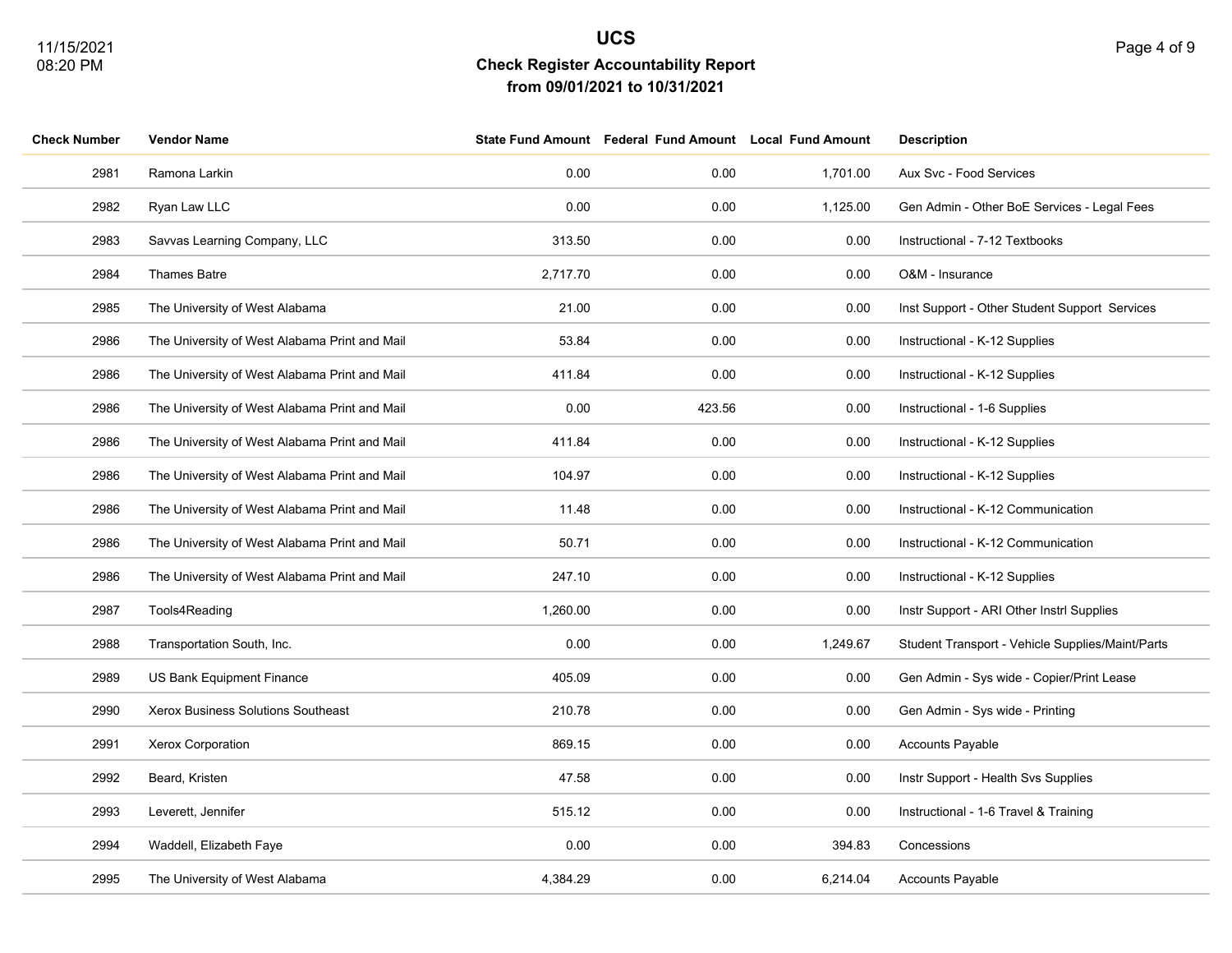| <b>Check Number</b> | <b>Vendor Name</b>               |          | State Fund Amount Federal Fund Amount Local Fund Amount |           | <b>Description</b>                             |
|---------------------|----------------------------------|----------|---------------------------------------------------------|-----------|------------------------------------------------|
| 2995                | The University of West Alabama   | 0.00     | 0.00                                                    | 6,214.01  | Gen Admin - Exec Svc - Admin Prof Svc          |
| 2995                | The University of West Alabama   | 0.00     | 0.00                                                    | 6,214.01  | Gen Admin - Exec Svc - Admin Prof Svc          |
| 2996                | Augie Leopold                    | 0.00     | 0.00                                                    | 419.77    | Other Exp - PTA Expenses                       |
| 2997                | Beethoven & Company              | 184.13   | 0.00                                                    | 0.00      | Instructional - K-12 Supplies                  |
| 2998                | First Presbyterian Church        | 1,134.44 | 0.00                                                    | 0.00      | Bldg Svc - Rental-Land and Building            |
| 2999                | <b>Grind Basketball</b>          | 1,695.00 | 0.00                                                    | 0.00      | Instructional - Athletics VB Supplies          |
| 3000                | Lakeshore                        | 918.85   | 0.00                                                    | 0.00      | Instructional - 1-6 Supplies                   |
| 3001                | Life is Tech USA, Inc.           | 2,500.00 | 0.00                                                    | 0.00      | Instructional - K-12 Software                  |
| 3002                | Preferred Meals                  | 0.00     | 0.00                                                    | 3,542.40  | Aux Svc - Food Services                        |
| 3002                | <b>Preferred Meals</b>           | 0.00     | 0.00                                                    | 2,552.64  | Aux Svc - Food Services                        |
| 3002                | <b>Preferred Meals</b>           | 0.00     | 0.00                                                    | 10,546.40 | Aux Svc - Food Services                        |
| 3002                | <b>Preferred Meals</b>           | 0.00     | 0.00                                                    | 12,990.10 | Aux Svc - Food Services                        |
| 3002                | Preferred Meals                  | 0.00     | 0.00                                                    | 13,203.00 | Aux Svc - Food Services                        |
| 3004                | School Nurse Supply, Inc.        | 492.00   | 0.00                                                    | 0.00      | Instr Support - Health Svs Supplies            |
| 3006                | Xerox Corporation                | 79.46    | 0.00                                                    | 0.00      | <b>Accounts Payable</b>                        |
| 3013                | Farm & Builder's Supply          | 74.66    | 0.00                                                    | 0.00      | O&M - Custodial Services                       |
| 3015                | <b>Preferred Meals</b>           | 0.00     | 0.00                                                    | 11,706.80 | Aux Svc - Food Services                        |
| 3016                | Scenario Learning, LLC           | 618.00   | 0.00                                                    | 0.00      | Instructional - K-12 Prof Dev                  |
| 3017                | Sumter County Board of Education | 173.28   | 0.00                                                    | 0.00      | Instr Support - Career Coach Travel & Training |
| 3018                | The University of West Alabama   | 4,924.10 | 0.00                                                    | 6,214.04  | Accounts Payable                               |
| 3019                | Beard, Kristen                   | 36.51    | 0.00                                                    | 0.00      | Instr Support - Health Svs Supplies            |
| 3020                | Henderson, Loretta               | 33.61    | 0.00                                                    | 0.00      | Instructional - Athletics VB Supplies          |
|                     |                                  |          |                                                         |           |                                                |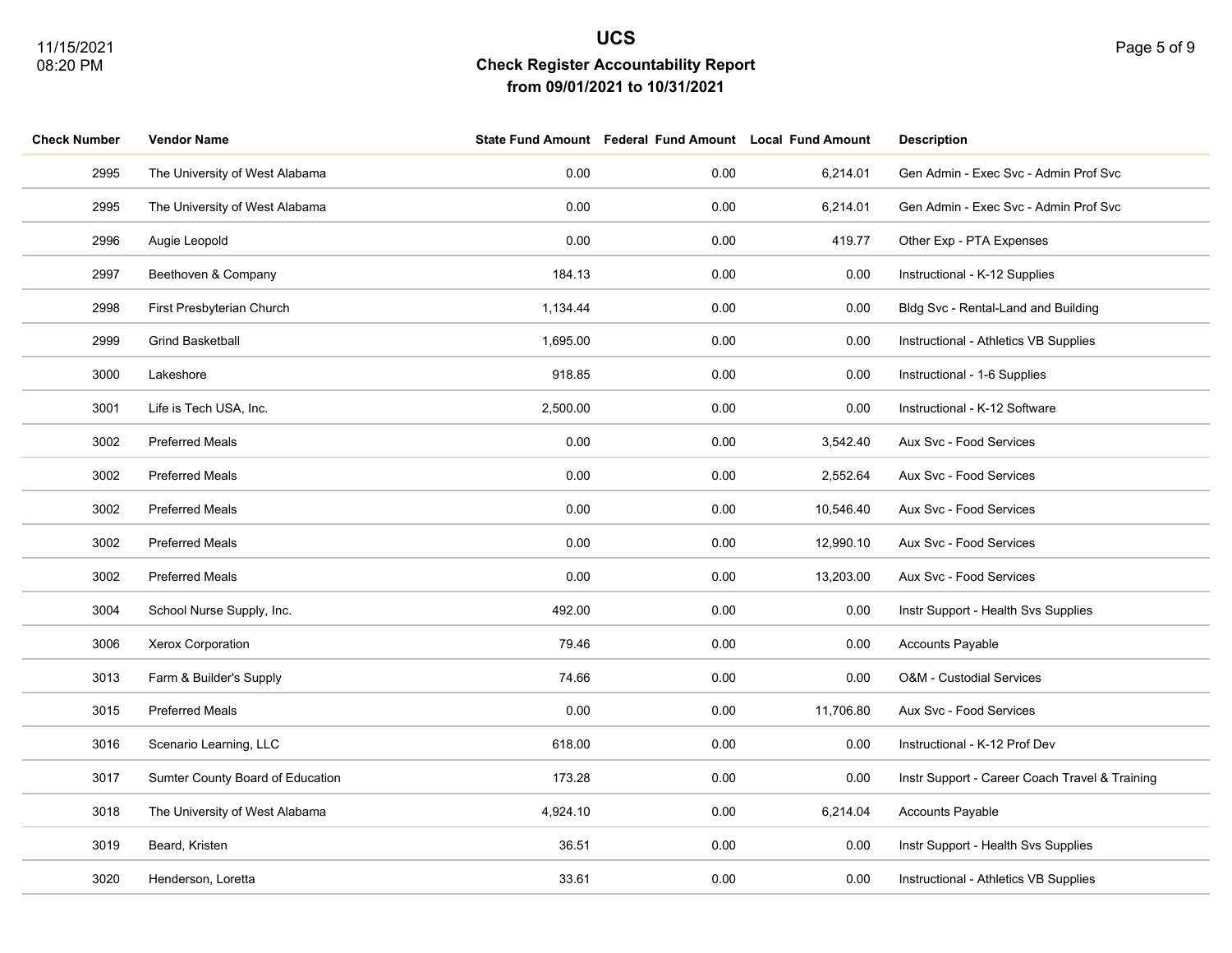| <b>Check Number</b> | <b>Vendor Name</b>                    |           | State Fund Amount Federal Fund Amount Local Fund Amount |          | <b>Description</b>                               |
|---------------------|---------------------------------------|-----------|---------------------------------------------------------|----------|--------------------------------------------------|
| 3021                | Hughey, Gregory                       | 359.96    | 0.00                                                    | 0.00     | Instr Support - ARI/Tech Coord Travel & Training |
| 3022                | Kaeo, Lisa                            | 564.98    | 0.00                                                    | 0.00     | Gen Admin - Fiscal Svc - Travel & Training       |
| 3023                | Myers, Alison Rebeca                  | 98.42     | 0.00                                                    | 0.00     | Instructional - 1-6 Prof Dev                     |
| 3024                | Belinda's Painting & Wallcovering     | 2,224.00  | 0.00                                                    | 0.00     | O&M - Bldg Repair/Maint                          |
| 3025                | <b>Forrest Mosley</b>                 | 0.00      | 0.00                                                    | 75.00    | Other Exp - PTA Expenses                         |
| 3026                | Mac Mosley                            | 0.00      | 0.00                                                    | 100.00   | Other Exp - PTA Expenses                         |
| 3027                | National BETA Club                    | 50.00     | 0.00                                                    | 0.00     | Instructional - Clubs                            |
| 3027                | National BETA Club                    | 143.71    | 0.00                                                    | 0.00     | Instructional - Clubs                            |
| 3027                | National BETA Club                    | 294.21    | 0.00                                                    | 0.00     | Instructional - Clubs                            |
| 3028                | Pocket Nurse                          | 3,208.00  | 0.00                                                    | 0.00     | Instructional - 7-12 Supplies                    |
| 3029                | Woodall Electric Inc.                 | 5,468.00  | 0.00                                                    | 0.00     | O&M - Bldg Repair/Maint                          |
| 3030                | Zeke Pezent                           | 0.00      | 0.00                                                    | 50.00    | Other Exp - PTA Expenses                         |
| 3031                | <b>EMS LINQ INC</b>                   | 0.00      | 0.00                                                    | 4,995.00 | Gen Admin - Staff Svc - Non-Instrl Software      |
| 3032                | Hall-Taylor Construction Co.          | 33,543.39 | 0.00                                                    | 0.00     | Capital Outlay - Bldg - Architect                |
| 3034                | Pocket Nurse                          | 3,499.50  | 0.00                                                    | 0.00     | Instructional - 7-12 Supplies                    |
| 3035                | Ramona Larkin                         | 0.00      | 0.00                                                    | 3,235.50 | Aux Svc - Food Services                          |
| 3036                | Ryan Law LLC                          | 0.00      | 0.00                                                    | 1,300.00 | Gen Admin - Other BoE Services - Legal Fees      |
| 3037                | The Cincinnati Insurance Companies    | 379.00    | 0.00                                                    | 0.00     | O&M - Insurance                                  |
| 3042                | <b>ARC Pediatric Therapy Services</b> | 5,800.00  | 0.00                                                    | 0.00     | Accounts Payable                                 |
| 3043                | Lakeshore                             | 0.00      | 0.00                                                    | 1,144.25 | Other Exp - PreK Class1                          |
| 3044                | The Little Acorn, LLC                 | 0.00      | 0.00                                                    | 99.50    | Gen Admin - SysWide - Other Non-Instrl Supplies  |
| 3044                | The Little Acorn, LLC                 | 0.00      | 0.00                                                    | 33.00    | Gen Admin - SysWide - Other Non-Instrl Supplies  |
|                     |                                       |           |                                                         |          |                                                  |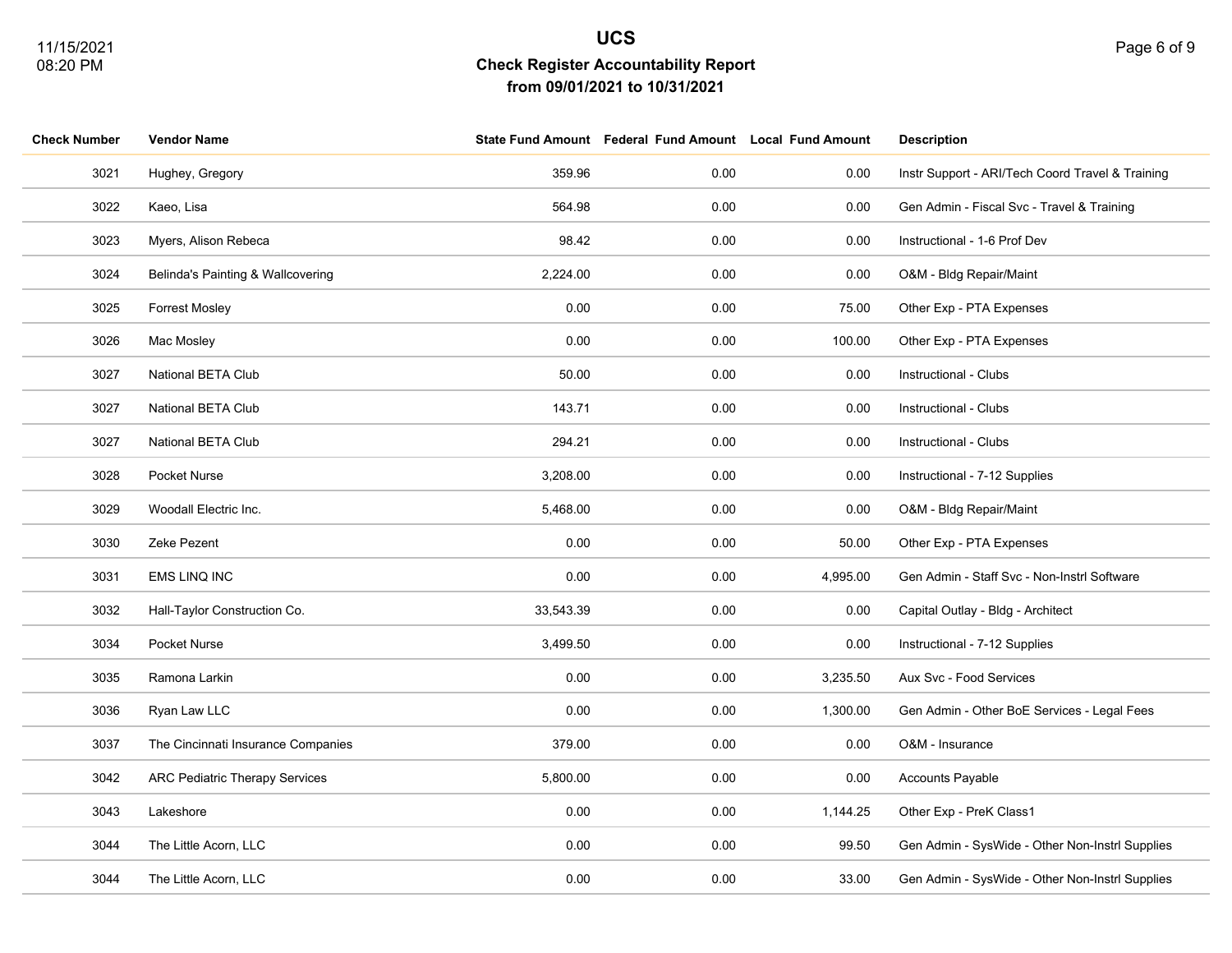| <b>Check Number</b> | <b>Vendor Name</b>                            |          | State Fund Amount Federal Fund Amount Local Fund Amount |          | <b>Description</b>                               |
|---------------------|-----------------------------------------------|----------|---------------------------------------------------------|----------|--------------------------------------------------|
| 3045                | <b>ARC Pediatric Therapy Services</b>         | 5,800.00 | 0.00                                                    | 0.00     | Accounts Payable                                 |
| 3046                | Bryan, Tracy                                  | 286.72   | 0.00                                                    | 0.00     | Instr Support - Career Coach Travel & Training   |
| 3047                | Myers, Alison Rebeca                          | 75.49    | 0.00                                                    | 0.00     | Instructional - K-12 Travel & Training           |
| 3048                | University Charter School                     | 75.00    | 0.00                                                    | 0.00     | Instructional - Athletics VB Supplies            |
| 3049                | Alabama High School Athletic Association      | 375.00   | 0.00                                                    | 0.00     | Instructional - Athletics VB Supplies            |
| 3050                | Augie Leopold                                 | 589.75   | 0.00                                                    | 0.00     | Instructional - Athletics Football Supplies      |
| 3050                | Augie Leopold                                 | 1,454.95 | 0.00                                                    | 0.00     | Instructional - Athletics Football Supplies      |
| 3050                | Augie Leopold                                 | 0.00     | 0.00                                                    | 1,533.00 | Other Exp - Boosters                             |
| 3050                | Augie Leopold                                 | 0.00     | 0.00                                                    | 1,668.65 | Other Exp - Boosters                             |
| 3050                | Augie Leopold                                 | 0.00     | 0.00                                                    | 1,255.50 | Other Exp - Boosters                             |
| 3051                | Beta Shop                                     | 256.00   | 0.00                                                    | 0.00     | Instructional - Clubs                            |
| 3052                | Capit Learning                                | 1,370.00 | 0.00                                                    | 0.00     | Instructional - K-12 Supplies At Risk High Hopes |
| 3053                | Farm & Builder's Supply                       | 11.99    | 0.00                                                    | 0.00     | O&M - Custodial Services                         |
| 3053                | Farm & Builder's Supply                       | 39.93    | 0.00                                                    | 0.00     | <b>O&amp;M - Custodial Services</b>              |
| 3054                | K&M Truck Repair, LLC                         | 0.00     | 0.00                                                    | 110.00   | Student Transport - Vehicle Supplies/Maint/Parts |
| 3054                | K&M Truck Repair, LLC                         | 0.00     | 0.00                                                    | 132.14   | Student Transport - Vehicle Supplies/Maint/Parts |
| 3055                | Kona Ice of Meridian                          | 0.00     | 0.00                                                    | 140.00   | Other Exp - PTA Expenses                         |
| 3056                | Pocket Nurse                                  | 493.26   | 0.00                                                    | 0.00     | Instructional - 7-12 Supplies                    |
| 3057                | <b>Preferred Meals</b>                        | 0.00     | 9,952.00                                                | 0.00     | Aux Svc - Food Services CNP                      |
| 3058                | School Superintendents of Alabama             | 0.00     | 0.00                                                    | 250.00   | Gen Admin - Exec Dues & Fees                     |
| 3059                | <b>Thames Batre</b>                           | 3,629.60 | 0.00                                                    | 0.00     | O&M - Insurance                                  |
| 3062                | The University of West Alabama Print and Mail | 411.84   | 0.00                                                    | 0.00     | Gen Admin - Sys wide - Printing                  |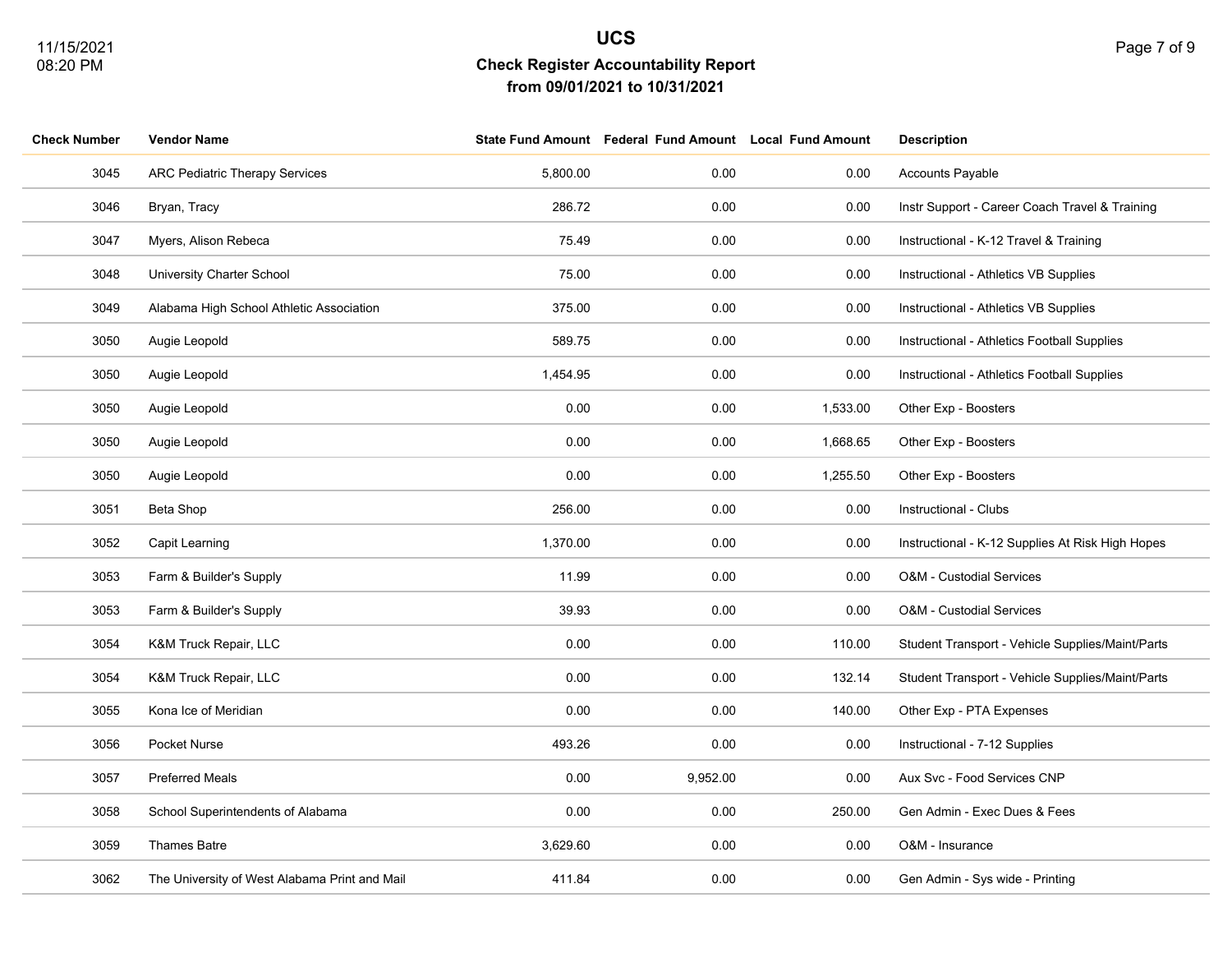| <b>Check Number</b> | Vendor Name                                      |          | State Fund Amount Federal Fund Amount Local Fund Amount |          | <b>Description</b>                               |
|---------------------|--------------------------------------------------|----------|---------------------------------------------------------|----------|--------------------------------------------------|
| 3062                | The University of West Alabama Print and Mail    | 53.84    | 0.00                                                    | 0.00     | Instructional - K-12 Supplies                    |
| 3062                | The University of West Alabama Print and Mail    | 112.39   | 0.00                                                    | 0.00     | Instructional - Athletics Supplies               |
| 3062                | The University of West Alabama Print and Mail    | 0.00     | 0.00                                                    | 19.90    | Other Exp - Boosters                             |
| 3063                | US Bank Equipment Finance                        | 405.09   | 0.00                                                    | 0.00     | Gen Admin - Sys wide - Copier/Print Lease        |
| 3064                | Xerox Business Solutions Southeast               | 102.50   | 0.00                                                    | 0.00     | Gen Admin - Sys wide - Printing                  |
| 3065                | Allen, Virginia G                                | 286.46   | 0.00                                                    | 0.00     | Instructional - K-12 Travel & Training           |
| 3066                | Richardson, Haley Danielle                       | 147.42   | 0.00                                                    | 0.00     | Instructional - Athletics Softball Supplies      |
| 3067                | Waddell, Elizabeth Faye                          | 158.51   | 0.00                                                    | 0.00     | Instructional - Athletics VB Supplies            |
| 3068                | Alabama High School Athletic Association         | 100.00   | 0.00                                                    | 0.00     | Instructional - Athletics VB Supplies            |
| 3069                | HOSA - Future Health Professionals               | 600.00   | 0.00                                                    | 0.00     | Instr Support - Health Svs Supplies              |
| 3070                | <b>School Specialty</b>                          | 766.30   | 0.00                                                    | 0.00     | Instructional - K-12 Supplies At Risk High Hopes |
| 3070                | <b>School Specialty</b>                          | 668.15   | 0.00                                                    | 0.00     | Instructional - K-12 Supplies At Risk High Hopes |
| 3071                | The University of West Alabama Print and Mail    | 0.00     | 0.00                                                    | 56.40    | Gen Admin - Exec Admin - Supplies                |
| 3072                | The University of West Alabama Dept of Athletics | 200.00   | 0.00                                                    | 0.00     | <b>Accounts Payable</b>                          |
| 3073                | Cash                                             | 0.00     | 0.00                                                    | 162.50   | Other Exp - Bookfair Fundraiser                  |
| 3074                | <b>ALACTE Guidance Division</b>                  | 100.00   | 0.00                                                    | 0.00     | Instr Support - Career Coach Travel & Training   |
| 3075                | Alfred M. Hale                                   | 175.00   | 0.00                                                    | 0.00     | Instructional - Athletics Other Sports Supplies  |
| 3076                | Covington Co. XC                                 | 90.00    | 0.00                                                    | 0.00     | Instructional - Athletics Other Purchased Svc    |
| 3077                | Druid City BBOA                                  | 5,650.00 | 0.00                                                    | 0.00     | Instructional - Athletics Officials Fees         |
| 3077                | Druid City BBOA                                  | 1,000.00 | 0.00                                                    | 0.00     | Instructional - Athletics Officials Fees         |
| 3078                | First Presbyterian Church                        | 991.68   | 0.00                                                    | 0.00     | Bldg Svc - Rental-Land and Building              |
| 3079                | Ginger Lusty                                     | 0.00     | 0.00                                                    | 8,916.67 | Gen Admin - Fiscal Svc - Acctg Prof Svc          |
|                     |                                                  |          |                                                         |          |                                                  |